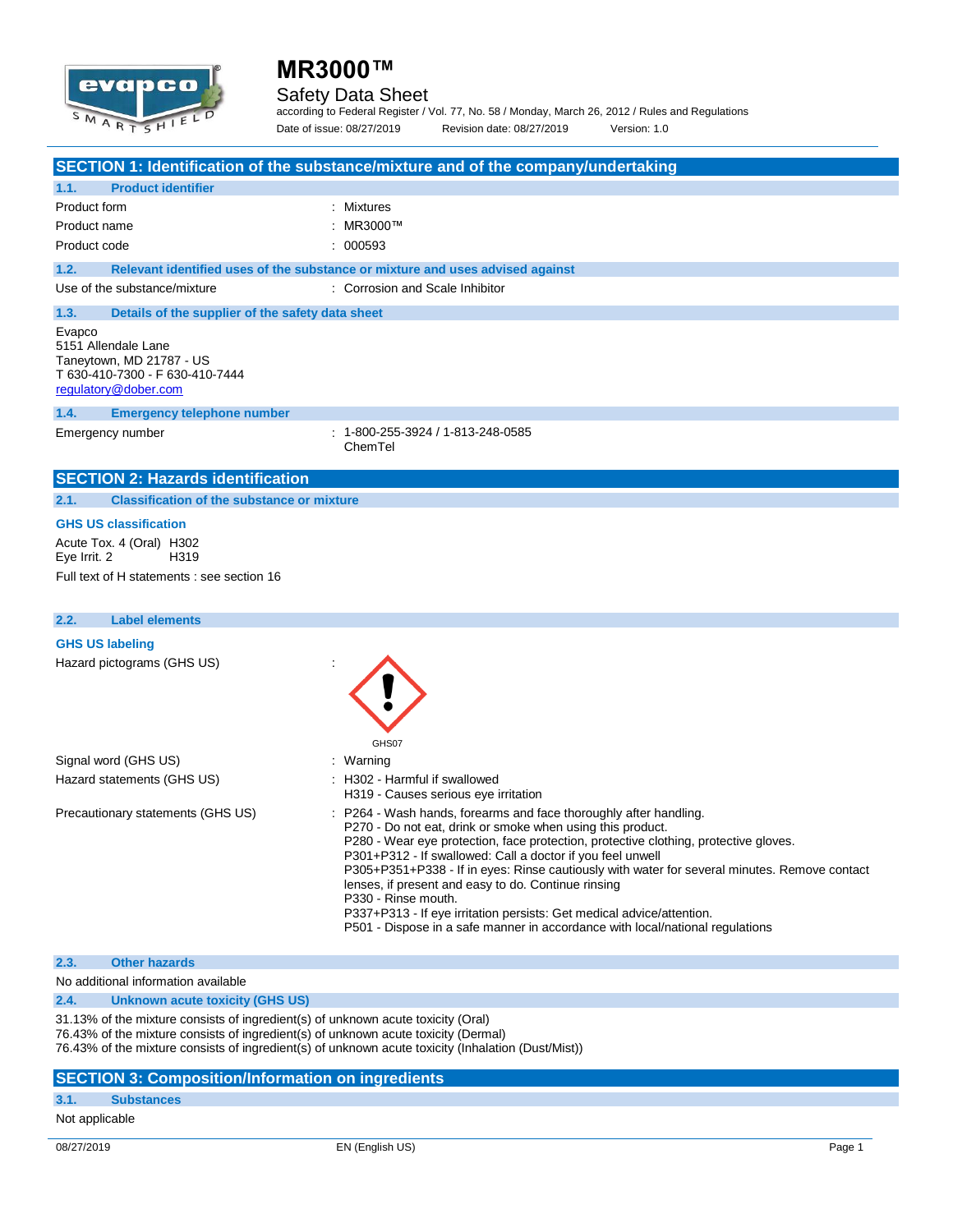### Safety Data Sheet

according to Federal Register / Vol. 77, No. 58 / Monday, March 26, 2012 / Rules and Regulations

| 3.2.<br><b>Mixtures</b>                              |                           |               |                                                                                                      |
|------------------------------------------------------|---------------------------|---------------|------------------------------------------------------------------------------------------------------|
| <b>Name</b>                                          | <b>Product identifier</b> | $\frac{9}{6}$ | <b>GHS US classification</b>                                                                         |
| Carboxylate Sulfonate Nonionic Functional Terpolymer | (CAS-No.) 40623-75-4      | $10 - 30$     | Acute Tox. 4 (Oral), H302<br>Eye Irrit. 2A, H319                                                     |
| HEDP, Tetrasodium salt                               | (CAS-No.) 3794-83-0       | $10 - 30$     | Acute Tox. 4 (Oral), H302<br>Skin Irrit. 2. H315<br>Eye Irrit. 2A, H319                              |
| Benzotriazole                                        | (CAS-No.) 95-14-7         | 10 - 30       | Acute Tox. 4 (Oral), H302<br>Acute Tox. 4 (Inhalation: dust, mist),<br>H332<br>Aquatic Acute 3, H402 |

Full text of H-phrases: see section 16

| <b>SECTION 4: First aid measures</b>                                                                    |                                                                                                                                                                      |
|---------------------------------------------------------------------------------------------------------|----------------------------------------------------------------------------------------------------------------------------------------------------------------------|
| 4.1.<br><b>Description of first aid measures</b>                                                        |                                                                                                                                                                      |
| First-aid measures general                                                                              | : Never give anything by mouth to an unconscious person.                                                                                                             |
| First-aid measures after inhalation                                                                     | Allow affected person to breathe fresh air. Allow the victim to rest.                                                                                                |
| First-aid measures after skin contact                                                                   | Remove affected clothing and wash all exposed skin area with mild soap and water, followed<br>by warm water rinse.                                                   |
| First-aid measures after eye contact                                                                    | : Rinse immediately with plenty of water. Obtain medical attention if pain, blinking or redness<br>persists.                                                         |
| First-aid measures after ingestion                                                                      | : Rinse mouth. Do NOT induce vomiting. Obtain emergency medical attention. Call a POISON<br>CENTER or doctor/physician if you feel unwell.                           |
| 4.2.<br>Most important symptoms and effects, both acute and delayed                                     |                                                                                                                                                                      |
| Symptoms/effects after ingestion                                                                        | : Swallowing a small quantity of this material will result in serious health hazard.                                                                                 |
| 4.3.<br>Indication of any immediate medical attention and special treatment needed                      |                                                                                                                                                                      |
| No additional information available                                                                     |                                                                                                                                                                      |
| <b>SECTION 5: Firefighting measures</b>                                                                 |                                                                                                                                                                      |
| 5.1.<br><b>Extinguishing media</b>                                                                      |                                                                                                                                                                      |
| Suitable extinguishing media                                                                            | : Foam. Dry powder. Carbon dioxide. Water spray. Sand.                                                                                                               |
| Unsuitable extinguishing media                                                                          | : Do not use a heavy water stream.                                                                                                                                   |
| 5.2.<br>Special hazards arising from the substance or mixture                                           |                                                                                                                                                                      |
| No additional information available                                                                     |                                                                                                                                                                      |
| 5.3.<br><b>Advice for firefighters</b>                                                                  |                                                                                                                                                                      |
| Firefighting instructions                                                                               | : Use water spray or fog for cooling exposed containers. Exercise caution when fighting any<br>chemical fire. Prevent fire-fighting water from entering environment. |
| Protection during firefighting                                                                          | : Do not enter fire area without proper protective equipment, including respiratory protection.                                                                      |
| <b>SECTION 6: Accidental release measures</b>                                                           |                                                                                                                                                                      |
| Personal precautions, protective equipment and emergency procedures<br>6.1.                             |                                                                                                                                                                      |
|                                                                                                         |                                                                                                                                                                      |
| 6.1.1.<br>For non-emergency personnel                                                                   |                                                                                                                                                                      |
| Emergency procedures                                                                                    | : Evacuate unnecessary personnel.                                                                                                                                    |
| 6.1.2.<br>For emergency responders                                                                      |                                                                                                                                                                      |
| Protective equipment                                                                                    | : Equip cleanup crew with proper protection.                                                                                                                         |
| <b>Emergency procedures</b>                                                                             | : Ventilate area.                                                                                                                                                    |
| 6.2.<br><b>Environmental precautions</b>                                                                |                                                                                                                                                                      |
| Prevent entry to sewers and public waters. Notify authorities if liquid enters sewers or public waters. |                                                                                                                                                                      |
| 6.3.<br>Methods and material for containment and cleaning up                                            |                                                                                                                                                                      |
| Methods for cleaning up                                                                                 | On land, sweep or shovel into suitable containers. Minimize generation of dust. Store away<br>from other materials.                                                  |

**6.4. Reference to other sections**

See Heading 8. Exposure controls and personal protection.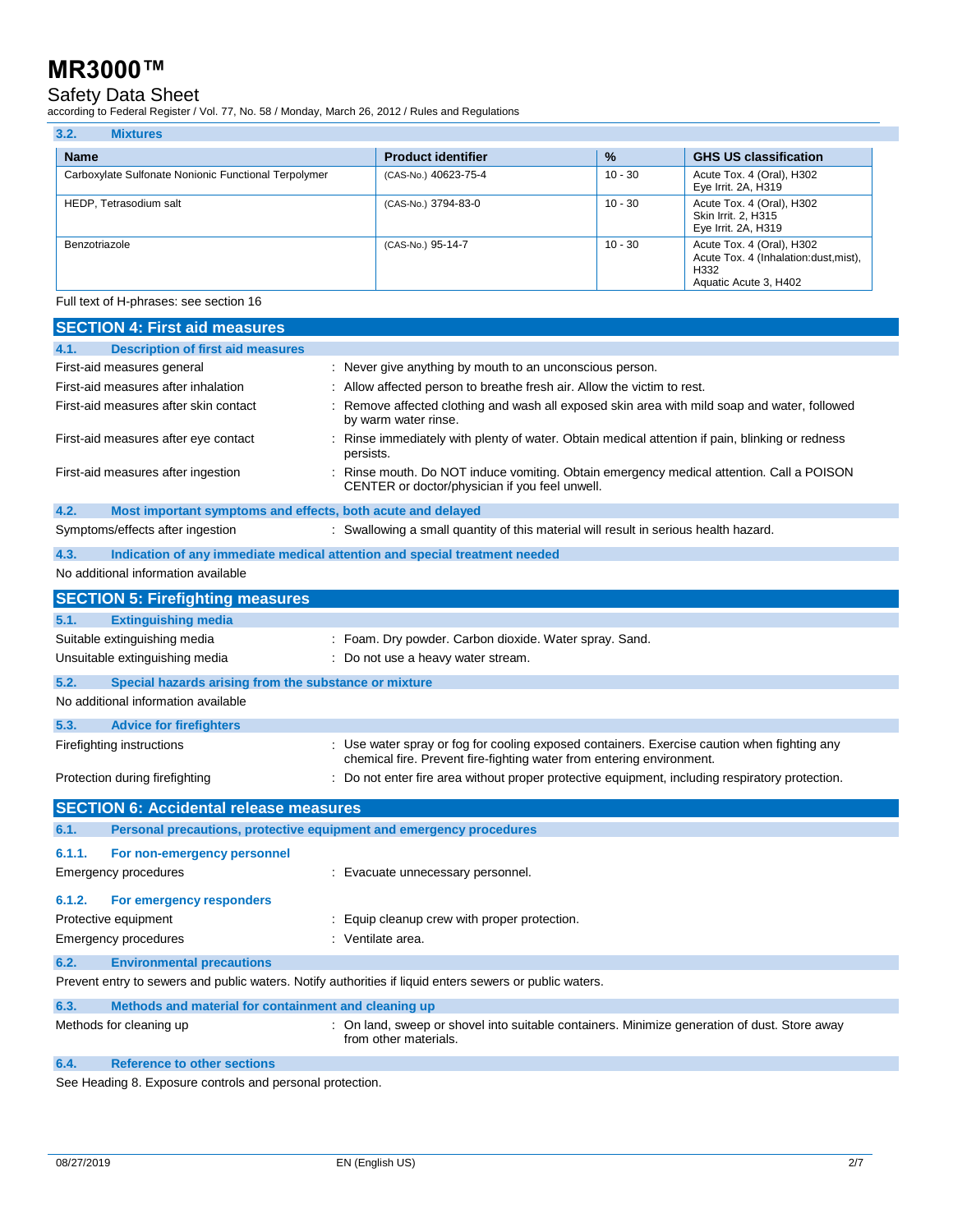### Safety Data Sheet

according to Federal Register / Vol. 77, No. 58 / Monday, March 26, 2012 / Rules and Regulations

| <b>SECTION 7: Handling and storage</b>                               |                                                                                                                            |  |
|----------------------------------------------------------------------|----------------------------------------------------------------------------------------------------------------------------|--|
| <b>Precautions for safe handling</b><br>7.1.                         |                                                                                                                            |  |
| Precautions for safe handling                                        | : Wash hands and other exposed areas with mild soap and water before eating, drinking or<br>smoking and when leaving work. |  |
| Hygiene measures                                                     | : Do not eat, drink or smoke when using this product. Wash hands, forearms and face thoroughly<br>after handling.          |  |
| 7.2.<br>Conditions for safe storage, including any incompatibilities |                                                                                                                            |  |
| Storage conditions                                                   | : Keep only in the original container in a cool, well-ventilated place. Keep container closed when<br>not in use.          |  |
| Incompatible products                                                | : Strong bases. Strong acids.                                                                                              |  |
| Incompatible materials                                               | : Direct sunlight.                                                                                                         |  |
| 7.3.<br>Specific end use(s)                                          |                                                                                                                            |  |

No additional information available

|                                    | <b>SECTION 8: Exposure controls/personal protection</b>                                                                                                                                                                                                                                                              |
|------------------------------------|----------------------------------------------------------------------------------------------------------------------------------------------------------------------------------------------------------------------------------------------------------------------------------------------------------------------|
| 8.1.<br><b>Control parameters</b>  |                                                                                                                                                                                                                                                                                                                      |
| <b>MR3000™</b>                     |                                                                                                                                                                                                                                                                                                                      |
| <b>ACGIH</b>                       | Not applicable                                                                                                                                                                                                                                                                                                       |
| <b>OSHA</b>                        | Not applicable                                                                                                                                                                                                                                                                                                       |
|                                    | Carboxylate Sulfonate Nonionic Functional Terpolymer (40623-75-4)                                                                                                                                                                                                                                                    |
| <b>ACGIH</b>                       | Not applicable                                                                                                                                                                                                                                                                                                       |
| <b>OSHA</b>                        | Not applicable                                                                                                                                                                                                                                                                                                       |
| HEDP, Tetrasodium salt (3794-83-0) |                                                                                                                                                                                                                                                                                                                      |
| <b>ACGIH</b>                       | Not applicable                                                                                                                                                                                                                                                                                                       |
| <b>OSHA</b>                        | Not applicable                                                                                                                                                                                                                                                                                                       |
| Benzotriazole (95-14-7)            |                                                                                                                                                                                                                                                                                                                      |
| <b>ACGIH</b>                       | Not applicable                                                                                                                                                                                                                                                                                                       |
| <b>OSHA</b>                        | Not applicable                                                                                                                                                                                                                                                                                                       |
| 8.2.<br><b>Exposure controls</b>   |                                                                                                                                                                                                                                                                                                                      |
| Personal protective equipment      | : Avoid all unnecessary exposure.                                                                                                                                                                                                                                                                                    |
| Hand protection                    | : Wear protective gloves.                                                                                                                                                                                                                                                                                            |
| Eye protection                     | : Chemical goggles or safety glasses.                                                                                                                                                                                                                                                                                |
| Respiratory protection             | : Use a properly fitted, particulate filter respirator complying with an approved standard if a risk<br>assessment indicates this is necessary. Respirator selection must be based on known or<br>anticipated exposure levels, the hazards of the product and the safe working limits of the<br>selected respirator. |
| Other information                  | Do not eat, drink or smoke during use.                                                                                                                                                                                                                                                                               |

| <b>SECTION 9: Physical and chemical properties</b>            |                     |
|---------------------------------------------------------------|---------------------|
| Information on basic physical and chemical properties<br>9.1. |                     |
| Physical state                                                | : Solid             |
| Color                                                         | : white             |
| Odor                                                          | : slight            |
| Odor threshold                                                | : No data available |
| рH                                                            | : No data available |
| Relative evaporation rate (butyl acetate=1)                   | : No data available |
| Melting point                                                 | : No data available |
| Freezing point                                                | : No data available |
| Boiling point                                                 | : No data available |
| Flash point                                                   | : No data available |
| Auto-ignition temperature                                     | : No data available |
|                                                               |                     |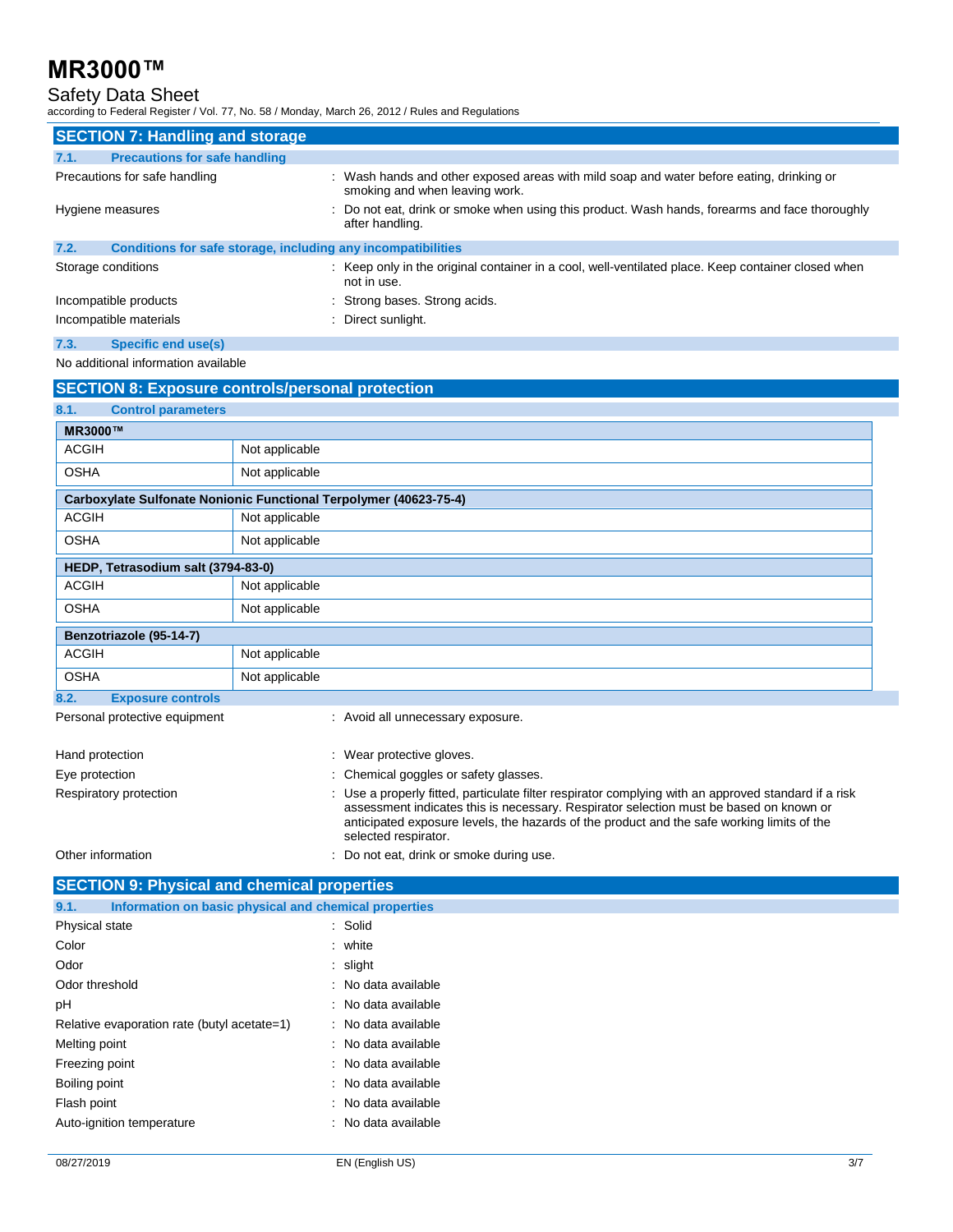### Safety Data Sheet

according to Federal Register / Vol. 77, No. 58 / Monday, March 26, 2012 / Rules and Regulations

| Decomposition temperature       | : No data available |
|---------------------------------|---------------------|
| Flammability (solid, gas)       | : No data available |
| Vapor pressure                  | : No data available |
| Relative vapor density at 20 °C | : No data available |
| Relative density                | : No data available |
| Solubility                      | : Water: 100 $%$    |
| Log Pow                         | : No data available |
| Log Kow                         | : No data available |
| Viscosity, kinematic            | : No data available |
| Viscosity, dynamic              | : No data available |
| Explosive properties            | : No data available |
| Oxidizing properties            | : No data available |
| <b>Explosion limits</b>         | No data available   |

#### **9.2. Other information**

No additional information available

|       | <b>SECTION 10: Stability and reactivity</b>          |
|-------|------------------------------------------------------|
| 10.1. | <b>Reactivity</b>                                    |
|       | No additional information available                  |
| 10.2. | <b>Chemical stability</b>                            |
|       | Stable under normal conditions of use.               |
| 10.3. | <b>Possibility of hazardous reactions</b>            |
|       | Stable under normal conditions of use.               |
| 10.4. | <b>Conditions to avoid</b>                           |
|       | Direct sunlight. Extremely high or low temperatures. |
| 10.5. | <b>Incompatible materials</b>                        |
|       | Strong acids. Strong bases.                          |
| 10.6. | <b>Hazardous decomposition products</b>              |
|       | fume. Carbon monoxide. Carbon dioxide.               |

### **SECTION 11: Toxicological information**

**11.1. Information on toxicological effects**

Acute toxicity **State of the Constant Condition**: Oral: Harmful if swallowed. Inhalation:dust,mist: Not classified.

| <b>MR3000™</b>                                                    |                                             |
|-------------------------------------------------------------------|---------------------------------------------|
| ATE US (oral)                                                     | 737.510 mg/kg body weight                   |
| Carboxylate Sulfonate Nonionic Functional Terpolymer (40623-75-4) |                                             |
| ATE US (oral)                                                     | 500.000 mg/kg body weight                   |
| HEDP, Tetrasodium salt (3794-83-0)                                |                                             |
| LD50 oral rat                                                     | 990 mg/kg                                   |
| ATE US (oral)                                                     | 990.000 mg/kg body weight                   |
| Benzotriazole (95-14-7)                                           |                                             |
| LD50 oral rat                                                     | 560 mg/kg                                   |
| LD50 dermal rabbit                                                | > 10000 mg/kg                               |
| LC50 inhalation rat $(mg/l)$                                      | 1910 mg/m <sup>3</sup> (Exposure time: 3 h) |
| ATE US (oral)                                                     | 560.000 mg/kg body weight                   |
| ATE US (dust, mist)                                               | 1.430 mg/l/4h                               |
| Skin corrosion/irritation                                         | Not classified.<br>÷                        |
| Serious eye damage/irritation                                     | Causes serious eye irritation.              |
| Respiratory or skin sensitization                                 | : Not classified                            |
| Germ cell mutagenicity                                            | Not classified                              |
| Carcinogenicity                                                   | Not classified                              |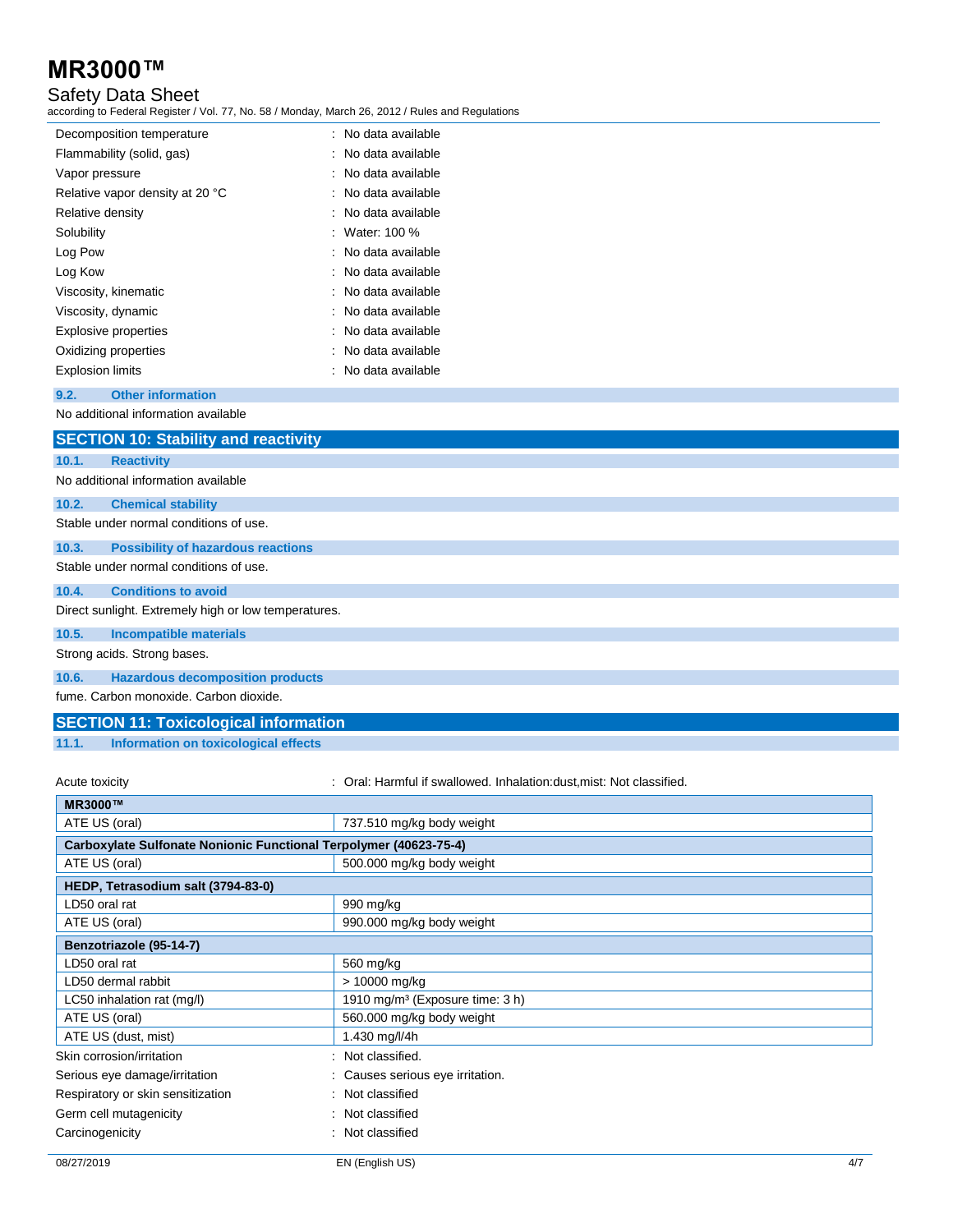### Safety Data Sheet

according to Federal Register / Vol. 77, No. 58 / Monday, March 26, 2012 / Rules and Regulations

| Reproductive toxicity                                  | : Not classified                                                                     |
|--------------------------------------------------------|--------------------------------------------------------------------------------------|
| STOT-single exposure                                   | : Not classified                                                                     |
| STOT-repeated exposure                                 | : Not classified                                                                     |
| Aspiration hazard                                      | : Not classified                                                                     |
| Potential Adverse human health effects and<br>symptoms | : Harmful if swallowed.                                                              |
| Symptoms/effects after ingestion                       | : Swallowing a small quantity of this material will result in serious health hazard. |

| <b>SECTION 12: Ecological information</b>     |                                                                           |
|-----------------------------------------------|---------------------------------------------------------------------------|
| 12.1.<br><b>Toxicity</b>                      |                                                                           |
| Benzotriazole (95-14-7)                       |                                                                           |
| LC50 fish 1                                   | 39 mg/l (Exposure time: 96 h - Species: Oncorhynchus mykiss)              |
| EC50 Daphnia 1                                | 141.6 mg/l (Exposure time: 48 h - Species: water flea)                    |
| <b>Persistence and degradability</b><br>12.2. |                                                                           |
| <b>MR3000™</b>                                |                                                                           |
| Persistence and degradability                 | Not established.                                                          |
| <b>Bioaccumulative potential</b><br>12.3.     |                                                                           |
| <b>MR3000™</b>                                |                                                                           |
| Bioaccumulative potential                     | Not established.                                                          |
| <b>Mobility in soil</b><br>12.4.              |                                                                           |
| No additional information available           |                                                                           |
| 12.5.<br><b>Other adverse effects</b>         |                                                                           |
| Effect on global warming                      | : No known effects from this product.                                     |
| Other information                             | : Avoid release to the environment.                                       |
| <b>SECTION 13: Disposal considerations</b>    |                                                                           |
| 13.1.<br><b>Waste treatment methods</b>       |                                                                           |
| Product/Packaging disposal recommendations    | : Dispose in a safe manner in accordance with local/national regulations. |
| Ecology - waste materials                     | : Avoid release to the environment.                                       |
| <b>SECTION 14: Transport information</b>      |                                                                           |

| Proper Shipping Name (IATA)             | : Not applicable. |  |
|-----------------------------------------|-------------------|--|
|                                         |                   |  |
| Proper Shipping Name (IMDG)             | : Not applicable. |  |
|                                         |                   |  |
| Proper Shipping Name (DOT)              | : Not applicable. |  |
|                                         |                   |  |
| 14.2.<br><b>UN proper shipping name</b> |                   |  |
|                                         |                   |  |
| UN-No. (IATA)                           | : Non Regulated   |  |
| UN-No. (IMDG)                           | : Non Regulated   |  |
|                                         | : Non Regulated   |  |
| UN-No.(DOT)                             |                   |  |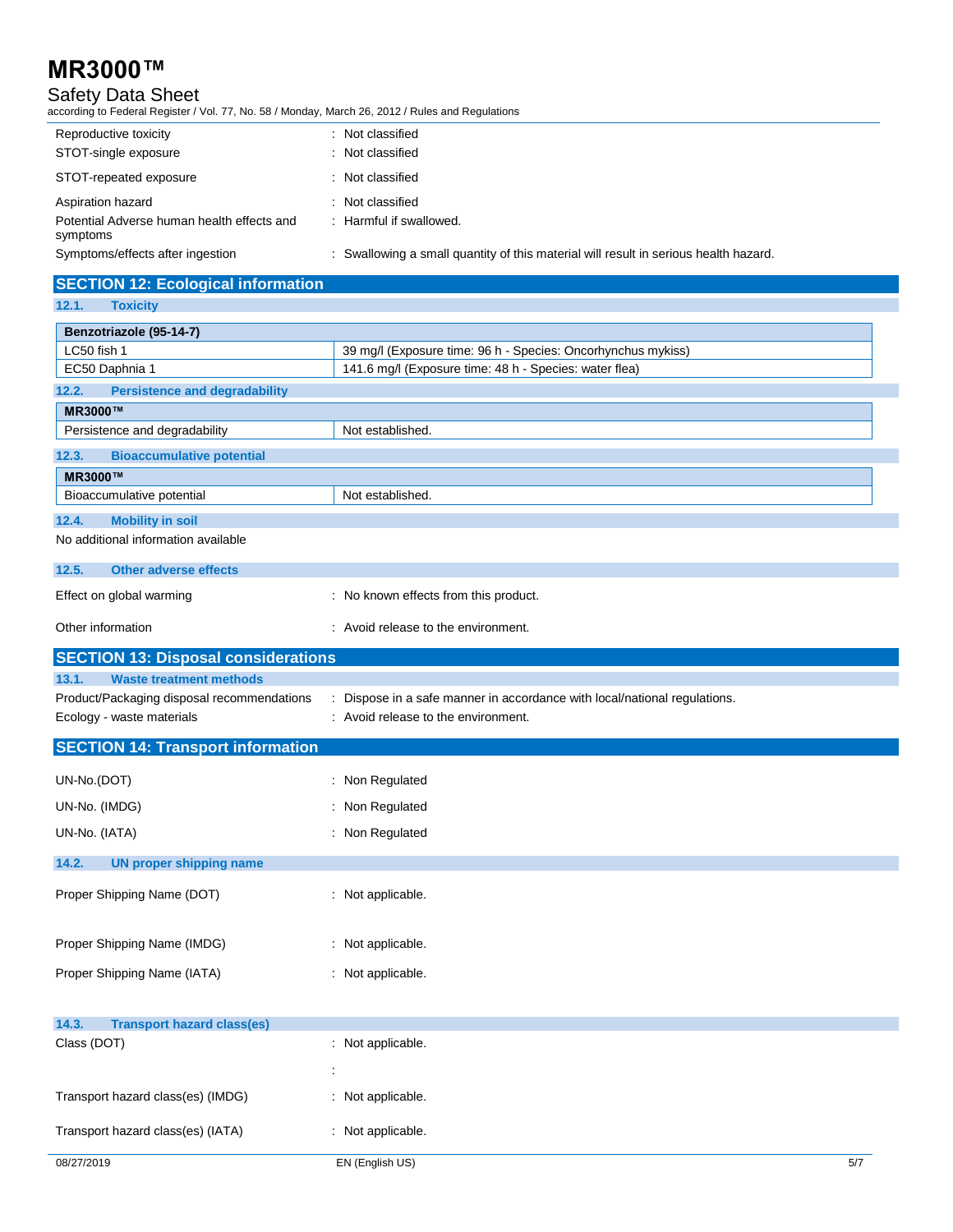### Safety Data Sheet

according to Federal Register / Vol. 77, No. 58 / Monday, March 26, 2012 / Rules and Regulations

| 14.4.<br><b>Packing group</b>         |                   |
|---------------------------------------|-------------------|
| Packing group (DOT)                   | : Not applicable. |
| Packing group (IMDG)                  | : Not applicable. |
| Packing group (IATA)                  | : Not applicable. |
| 14.5.<br><b>Environmental hazards</b> |                   |
| Marine pollutant(IMDG)                | : No              |
| Marine pollutant (IATA)               | : No              |

#### **SECTION 15: Regulatory information**

#### **15.1. US Federal regulations**

All components of this product are listed, or excluded from listing, on the United States Environmental Protection Agency Toxic Substances Control Act (TSCA) inventory

This product or mixture is not known to contain a toxic chemical or chemicals in excess of the applicable de minimis concentration as specified in 40 CFR §372.38(a) subject to the reporting requirements of section 313 of Title III of the Superfund Amendments and Reauthorization Act of 1986 and 40 CFR Part 372.

| Benzotriazole (95-14-7)  |                                                                                             |
|--------------------------|---------------------------------------------------------------------------------------------|
| EPA TSCA Regulatory Flag | TP - TP - indicates a substance that is the subject of a proposed TSCA section 4 test rule. |
|                          |                                                                                             |

#### **15.2. International regulations**

|  | CANADA |  |
|--|--------|--|
|  |        |  |

| Carboxylate Sulfonate Nonionic Functional Terpolymer (40623-75-4) |  |
|-------------------------------------------------------------------|--|
| Listed on the Canadian DSL (Domestic Substances List)             |  |
| HEDP, Tetrasodium salt (3794-83-0)                                |  |
| Listed on the Canadian DSL (Domestic Substances List)             |  |
| Benzotriazole (95-14-7)                                           |  |
| Listed on the Canadian DSL (Domestic Substances List)             |  |

#### **15.3. US State regulations**

California Proposition 65 - This product does not contain any substances known to the state of California to cause cancer, developmental and/or reproductive harm

### **SECTION 16: Other information** Revision date : 08/27/2019 Other information in the contract of the contract of the contract of the contract of the contract of the contract of the contract of the contract of the contract of the contract of the contract of the contract of the contr

#### Full text of H-phrases:

| H302 | Harmful if swallowed          |
|------|-------------------------------|
| H315 | Causes skin irritation        |
| H319 | Causes serious eye irritation |
| H332 | Harmful if inhaled            |
| H402 | Harmful to aquatic life       |

| NFPA health hazard   | : 2 - Materials that, under emergency conditions, can cause<br>temporary incapacitation or residual injury.                                                 |           |
|----------------------|-------------------------------------------------------------------------------------------------------------------------------------------------------------|-----------|
| NFPA fire hazard     | : 0 - Materials that will not burn under typical fire conditions,<br>including intrinsically noncombustible materials such as<br>concrete, stone, and sand. | $\bf{0}$  |
| NFPA reactivity      | : 0 - Material that in themselves are normally stable, even<br>under fire conditions.                                                                       | <b>NA</b> |
| NFPA specific hazard | : NA - Not Applicable                                                                                                                                       |           |
|                      |                                                                                                                                                             |           |